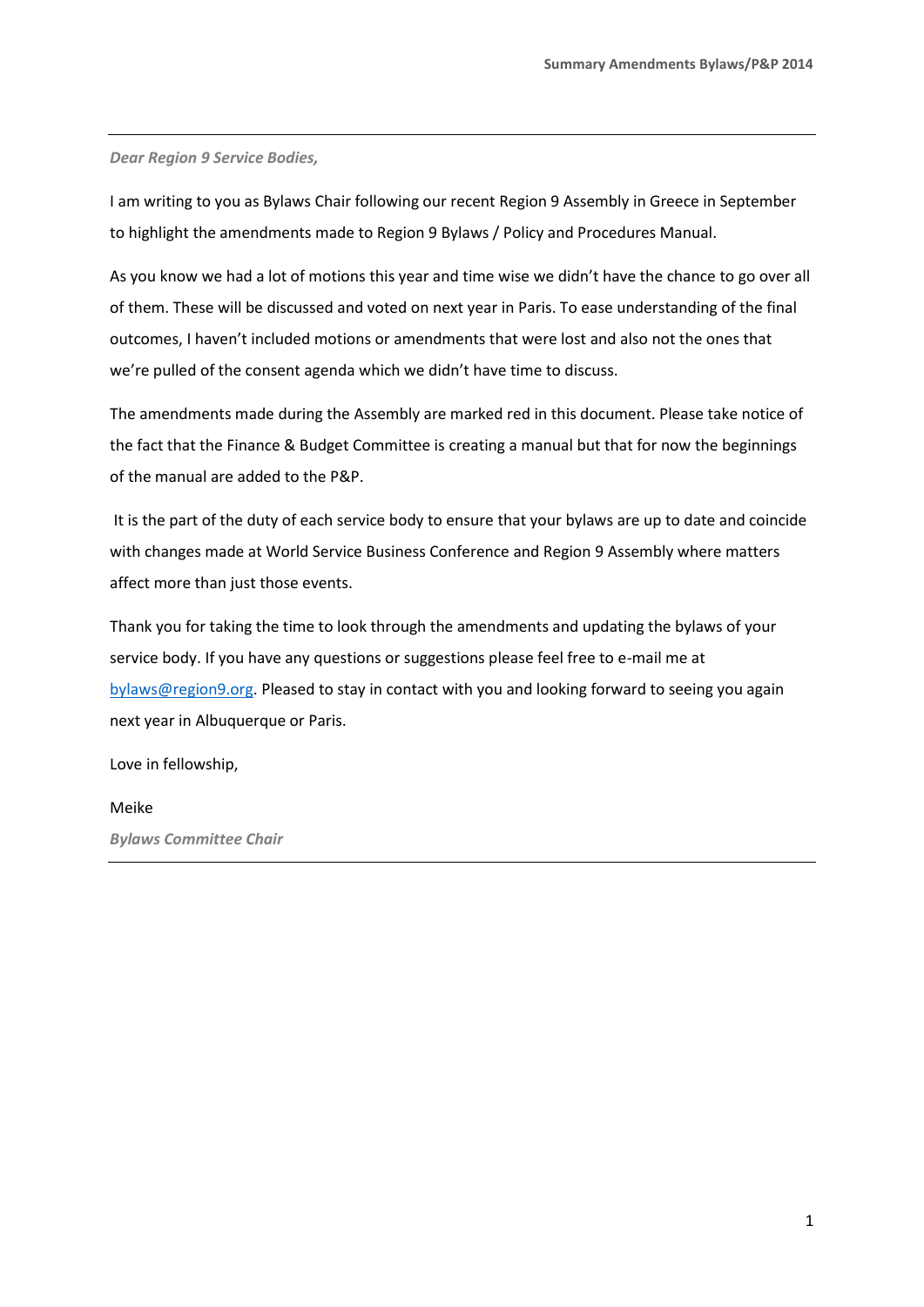#### **Bylaws 2014 Amendments A-N**

# - Bylaw A: Article IV, Section 2i - **Change the word delegate to representative when referring to Region 9 Representatives**

"In the event of a Region 9 representative from a registered unaffiliated group receiving a voice as per Article IV Section 2 (II) c) of these Bylaws, they may also be given a vote, subject to majority approval of the voting body. The proposed representative should submit a written statement on why they are unaffiliated, if they plan to be affiliated in the future and if they meet the representative requirements."

- Bylaw B: Article IV, Section 4a – **Change the word delegate to representative when referring to Region 9 Representatives** 

### **"Section 4 – Representatives"**

## - Bylaw C: Article V, Section 2 – **Change the word delegate to representative when referring to Region 9 Representatives**

"Notification of this Assembly shall be emailed to all member groups, Intergroups, unaffiliated groups and National Service Boards at least six months prior to the date of the Assembly. The notification will include an invitation to the Assembly from the organising committee, the registration form to send a representative, a blank new business motion, and a blank new bylaws amendment motion, an application for financial assistance and a letter from the Region 9 Chair."

## - Bylaw D: Article VII, Section 4a- **Change the word delegate to representative when referring to Region 9 Representatives**

"Any Officer may be removed for cause by a 2/3 vote of the representatives attending Region 9 Assembly."

- Bylaw E: Article VIII, Section 2D – **Change the word delegate to representative when referring to Region 9 Representatives** 

"To be eligible for election, each nominee must appear before the representatives at the Region 9 Assembly and there address the assembled representatives for three to five minutes and answer questions from the floor."

## - Bylaw F: Article IX, Section 6E – **Change the word delegate to representative when referring to Region 9 Representatives**

"Nominations may be received from voting representatives present at the Region 9 Assembly at which the election is taking place or from visitors to the Region 9 Assembly or a member of OA who is not in attendance. If the nominee is present they shall be called upon to present their qualifications briefly to the Assembly. If the nominee is not present they may submit an application which will be read out to the Assembly."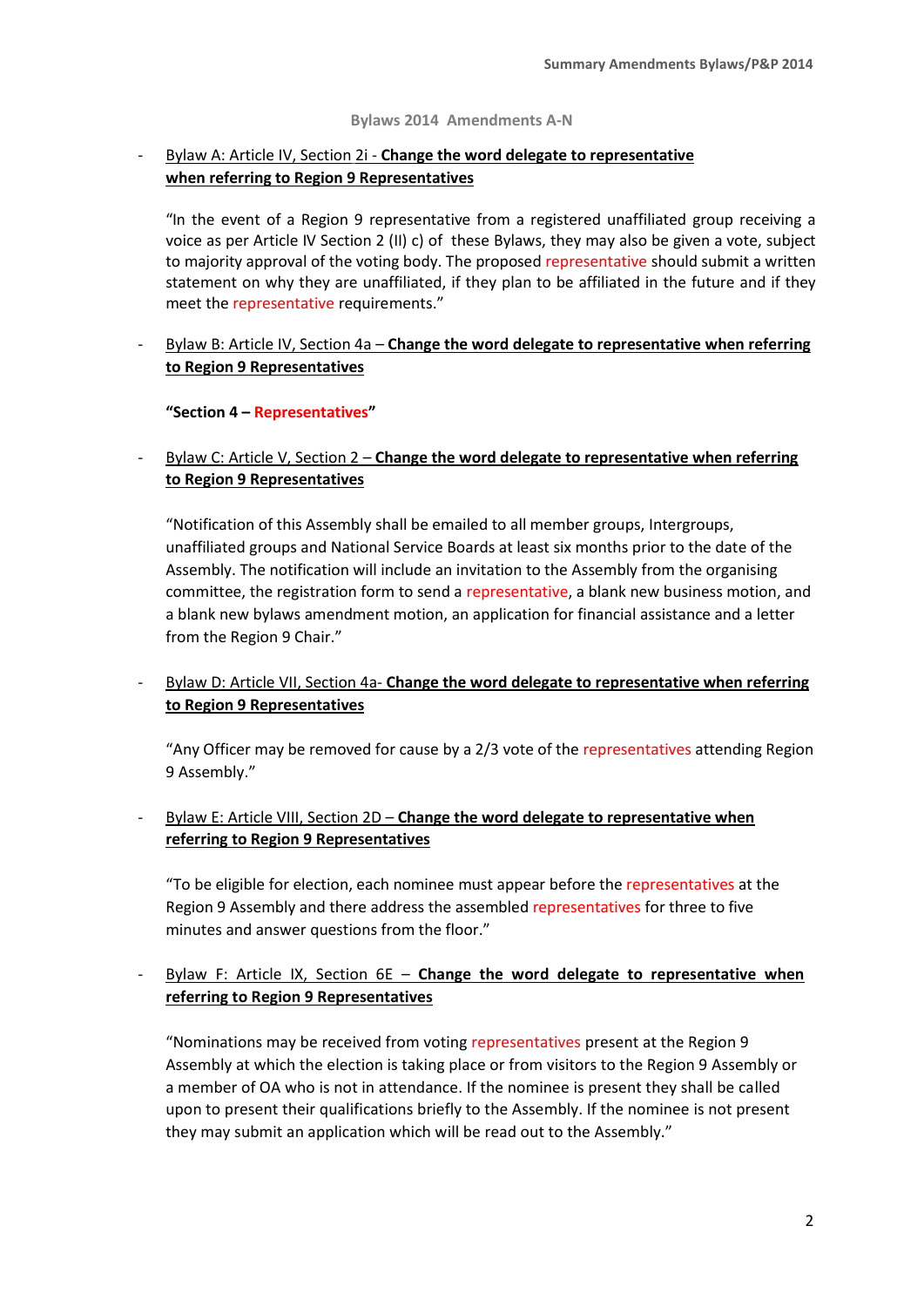# - Bylaw G: Article VII, Section 2a- **Change wording due to technology. Update to current process of emailing instead of posting**

"The Chair is responsible to see that a notification of the Assembly is emailed in accordance with Article V – Section 2; to see that Region 9 Intergroups, National/Language Service Boards are notified that amendments to these Bylaws should be sent in accordance with Article XII – Section 1; to prepare an agenda for the Assembly and see that the agenda is emailed in accordance with Article  $V -$  Section 4; to preside over the Assembly; and in accordance with the Bylaws of Overeaters Anonymous, Inc. – Subpart B is entitled to be a voting delegate to the annual World Service Business Conference."

# - Bylaw H: Article VIII, Section 2B- **To fix a deadline for Trustee nominations without having a fixed date**

"Trustee Nominees should forward their original World Service Trustee Application Forms to the Region 9 Chair to arrive 1 month prior to the Region 9 Assembly in the year prior to the Region 9 Trustee Election."

# - Bylaw I: Article VIII, Section 2F- **Change the limit of reimbursement of expenses to Region 9 Trustee Nominees from Region 9 travelling to WSBC**

"Nominees who are endorsed will receive reimbursement of their costs for their expenses in attending World Service Business Conference (WSBC) as agreed by the Assembly in the budget. Nominations who are endorsed may be attending WSBC in another capacity and thus may not require separate funding by the Region."

## - Bylaw K: Article IX, Section 4B – **Change the name of the committee as previously voted on at Region 9 Assembly**

"If the Treasurer does not reside in United Kingdom, then the role of the Banker may be created. The Banker will automatically become a member of the Finance and Budget Committee."

## - Bylaw L: Article IX, Section 5 – **Update the role of Banker**

"The role of Banker is to deal with the bank and physical banking activities in the UK: copy and forward bank statements to the Region 9 Chair and Treasurer; liaise with the Treasurer; report annually to the Region 9 Assembly in written format, and comply with any further details of the banking role as outlined in the P&P."

## - Bylaw M: Article IX, Section 6E – **To put the entire election process of Banker in the Bylaws: it was previously split between Bylaws and P&P**

"Alternatively, should anyone standing for the position of Banker not be present at the assembly at which their nomination is taking place, it is preferable (if it can be arranged) if the nominee makes themselves available for a live communication (e.g. by Skype) with the Assembly at the time of the election. The R9 board will give instructions to all nominees for this position about the method and timing of this communication. If it is possible, then the Assembly delegates should be able to ask questions of (and hopefully "see") the nominees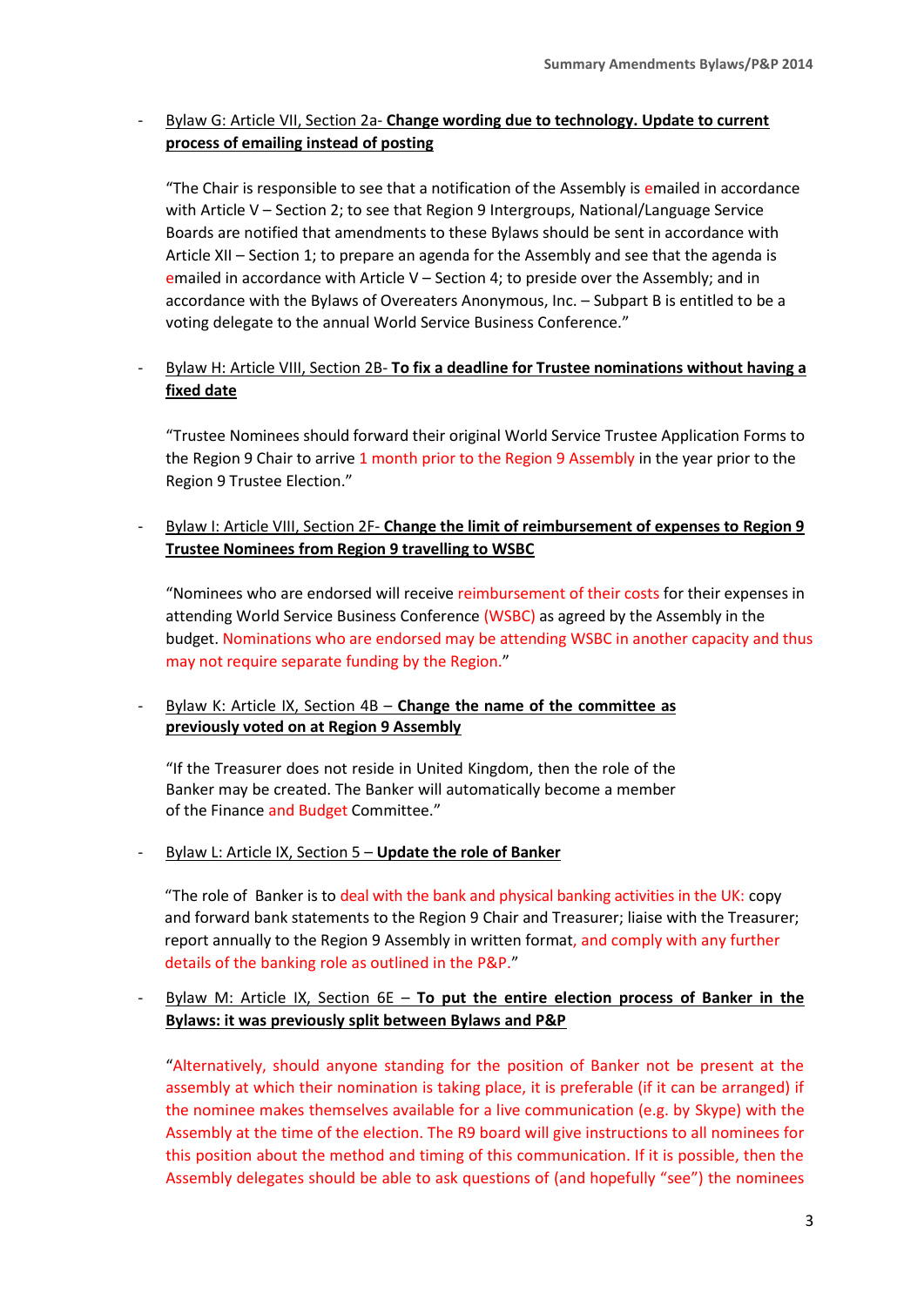to assist them in making their decisions as to who to elect to this vital position. The election process will continue as normal if this method is not possible."

# - Bylaw N: Article IX, Section 6C – **Change the election of Banker and Treasurer to happen on alternate years**

"The position is elected for a two year term with elections in alternate years to that of the Treasurer's position and these elections can be held in any year that the position is required."

**Policy and Procedures 2014 Amendments 1-16 & 18**

## - BM 1: Section IX, Funding of Region 9 Chair to WSBC – **Correct spelling**

"Region 9 Chair to attend every World Service Conference. (1989h)"

- Section IX, QUALIFICATIONS FOR **Region** 9 DELEGATES TO WSBC **Clarify wording**
- Section IX, Funding of Region 9 Delegates **Correct spelling**

"Those delegates will be (in order of privilege, in case the financial supplies are limited): the R9 Board Secretary, the R9 Treasurer."

## - BM 2: Section V, Financial Support for Representatives to Region 9 Assembly- **Change the word delegate to representative when referring to Region 9 Representatives**

"The Assembly resolves that priority for financial assistance for Regional representatives travelling to the R9 Assembly will be given to those IGs and NSBs that cannot afford to fund a representative on their own, to those with the greatest distance to travel and to those attending their first Assembly. (1996h) (2011c)"

- BM 3 Section XI, Region 9 Newsletter - **Clarify current names of Newsletter Coordinator and add that the Coordinator will furnish a yearly report**

"Region 9 Assembly to implement a newsletter. The newsletter is to be produced at least once a year, after the assembly. This Region 9 Newsletter might include articles written by the Region 9 Committees, the Region 9 Representatives, the Region 9 Board and the R9 Trustee as well as news about the assembly itself that is not included in the minutes, and other features and articles relevant to the region. The R9 Newsletter is recommended to be 2 pages in size with one page divided equally and to be devoted to articles from the Region 9 Committees. The other page to be devoted to articles submitted by representatives attending the assembly or the R9 Board / Trustee. The Newsletter will be assembled by an appointed member of Region 9 who will be called the Newsletter Coordinator and the R9 Secretary. Articles should be submitted within 45 days of the assembly. The newsletter will then be produced within a further – 30 days, reviewed by the R9 Board & Trustee and then placed on the Region 9 website. (2010e) The Newsletter Coordinator shall furnish a written activity report to the annual Region 9 Assembly  $(2014a)$ ."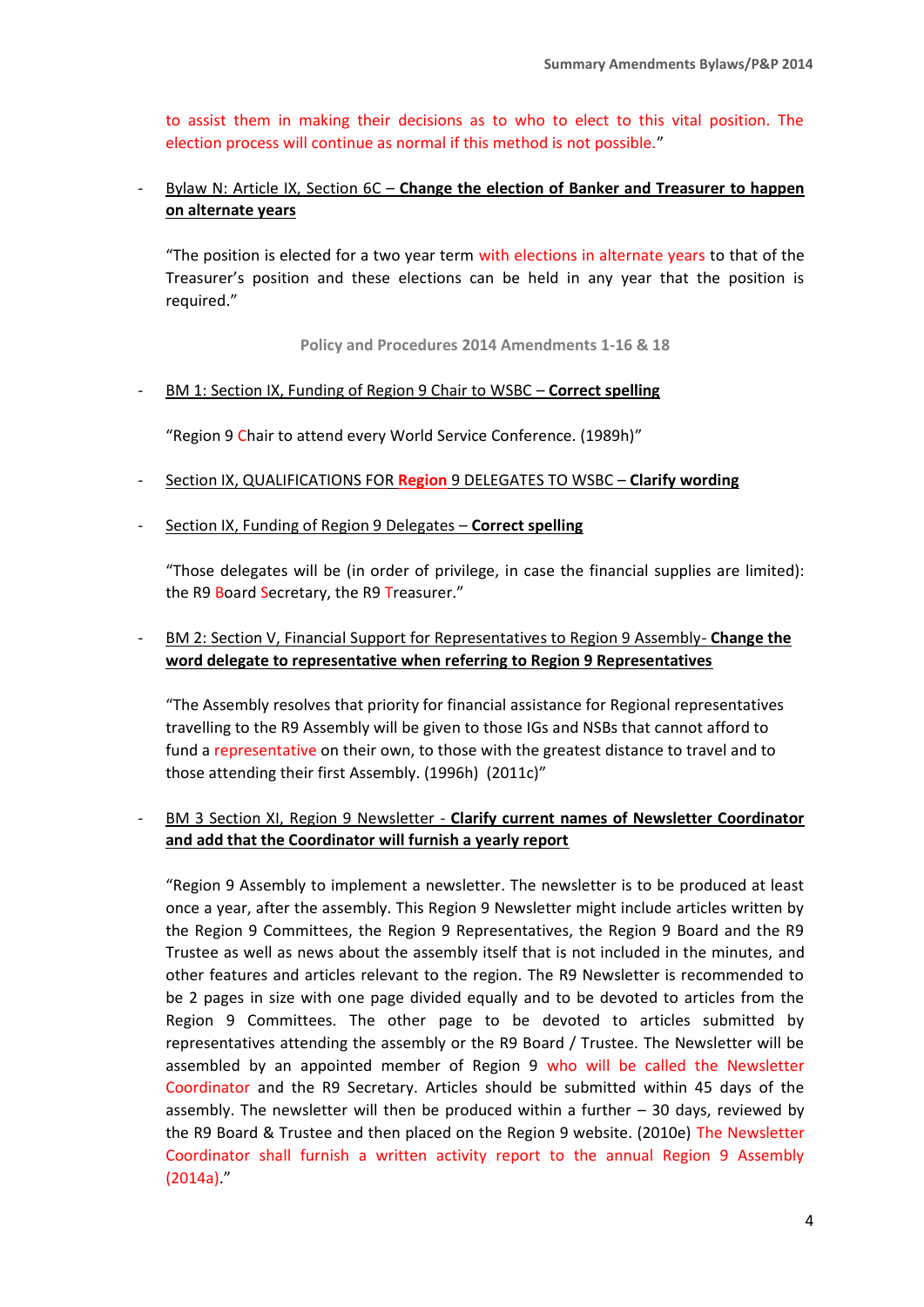# - BM 4: Section VIII, Public Information – **Clarify wording; delate policy that is not carried out**

### "REGION 9 WEEK

Move to adopt a Region 9 week to think of our members and the still suffering compulsive overeater. Also in view of our geography, countries, states and language barriers within our Region to think about OA members who may be living in troubled or poor areas. (2006e)

The first week of September is designated as Region 9 week. (2008c)"

- BM 5: Section XI, REGION 9 ARCHIVES – **Insert policy regarding R9 Archives so members know they are in existence**

"Region 9 Archives contains the history of Region 9. This is held by a Region 9 member (2014b)."

- BM 6: Section I, Registration Forms– **Change the word delegate to representative when referring to Region 9 representatives** 

"2. Representative Registration"

- Section I, Orientation Session – **Change the word delegate to representative when referring to Region 9 representatives**

"At each Assembly there will be an orientation session. The aim being to give representatives (particularly first time representatives) a general overview of the processes of the Assembly."

- Section I, Bylaws – **Change the word delegate to representative when referring to Region 9 representatives** 

"That representatives are asked to bring their own copies of Bylaws to Assembly."

- Section I, Liasion With Service Bodies Not Represented At Assembly – **Change the word delegate to representative when referring to Region 9 Representatives**

"The Assembly will divide up the list of IGs and NSBs not represented at the Assembly amongst the representatives who are in attendance at the assembly. Each representative will be responsible for undertaking liaison activity with the SB they have adopted. Each representative will then submit a written report to the Region 9 12th Step Within Committee within 6 months of the Assembly. The 12th Step Within Committee will then log these responses and continue to try to encourage contact with service bodies not represented at assembly (2010a)."

- BM 7: Section II, Chairperson – **Change the word delegate to representative when referring to Region 9 Representatives**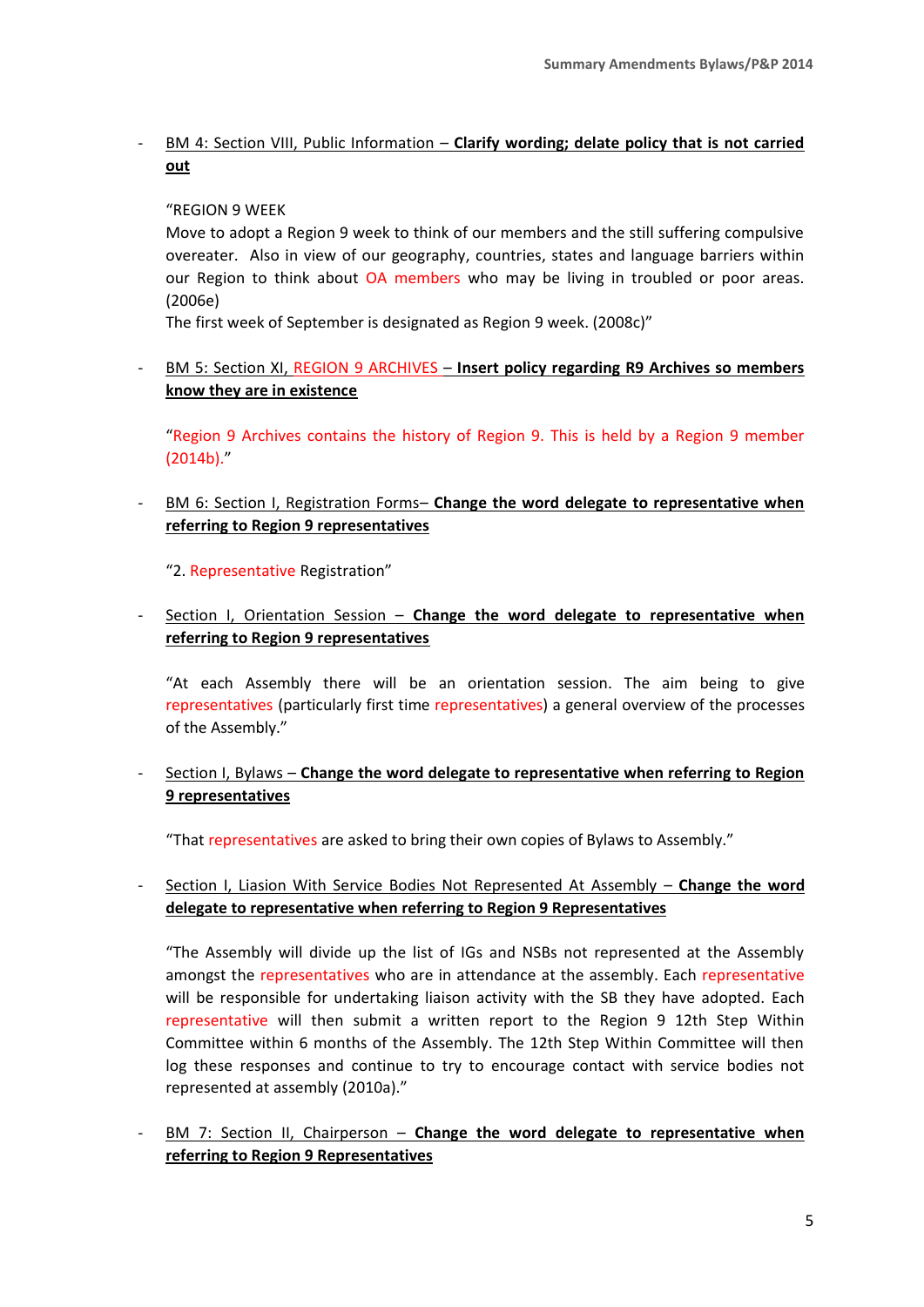"- Is responsible for ensuring that the Assembly invitation and associated necessary documents are sent to all registered service bodies and officers of Region 9. An Officer Nomination form is sent to each Intergroup and Representative in an election year - A bid form for hosting a R9 Assembly to Intergroups and Representatives on election year."

# - BM 8: Section I, Register Of Service Bodies And Attendance To Be Included in Assembly Materials – **Clarify wording**

"The Assembly Materials of Region 9 are to include a register of Region 9 countries with details of Intergroups in each country and the current number of groups, also including details of when the Service Body was represented at Region 9 Assembly. (2010b)"

#### - BM 9: Section IX, World Service Business Conference & WSO – **Correcting Grammar**

"9. The funding of the Region 9 Delegates will depend on the availability of funds. If the funds are available the Region 9 Delegate to the WSBC will be funded according to the Policy and Procedure 1996h"

- BM 10: Section V, Financial Support for Representatives to Region 9 Assembly – **To allow the RG Board to transfer an unrestricted amount of money from the Service Account to Representatives Assistance to Region 9 Assembly as previously agreed by the Assembly to enable them to assist more countries to send representatives to Region 9 Assembly. Included that the money transferred to the delegate assistance fund is the amount agreed by the R9 Assembly**

"The Region 9 Board are authorized to consider (by email) those applications (2012g) having regard to the funds agreed in the budget by the Assembly (2014c)."

## - BM 11: Section VIII, Service Bodies – **Deleted policy that is outdated**

#### OA OVERALL SERVICE STRUCTURE

The following statements were adopted. Under the current structure we do not recommend breaking up intofurther groups. Recommend Option 1. To consider carrying on as is. Recommend that the assembly seek to improve communication during the year and that the strategic planning groups specifically work on this as action items. For now we do not foresee the development of an OA International and believe it is in the best interest of

countries in Region 9 to maintain representation at WSBC. We recommend that Region 9 Assembly take action to promote an increase of contributions to Region 9 and World Service Office. We do not recommend country autonomy at this time. In the long term we see Europe & Eastern Mediterranean as one group and Africa and Asia as separate groups. (2000c) 1. Motion adopted reaffirm the 2000 Region 9 Assembly statement: For now we do not foresee the development of an OA International and believe it is in the best interest of countries in Region 9 to maintain representation at World Service Business Conference. We recommend that Region 9 Assembly take action to promote an increase of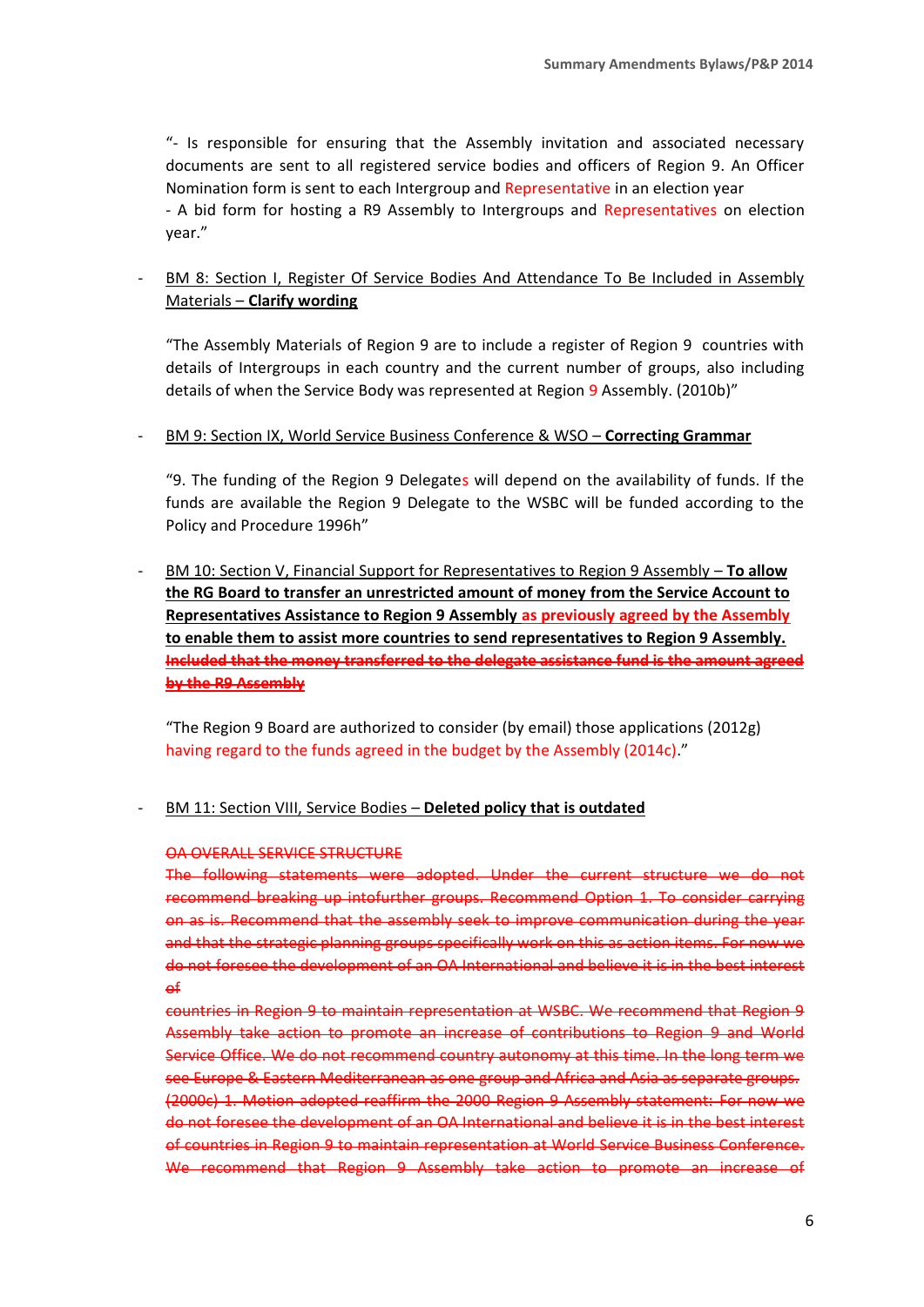contributions to Region 9 and World Service Office. We do not recommend country autonomy at this time. 2. Continue to relay this message within the OA service structure, creating a restructuring sub- committee for this purpose. (2001a)

# - BM 12: Appendix B, Flyers – **Change the word delegate to representative when referring to Region 9 Representatives**

"Put an address on where people can send the completed representative registration forms and cheques."

## - BM 12: Appendix B, Visitors **– Change the word delegate to representative when referring to Region 9 Representatives**

"Visitors are welcome to attend the Assembly and Convention, at the Assembly it is important that they are not seated with the representatives at the table but preferably in a row / seats behind or at edge of room."

- BM 13: Appendix B, Afterwards – **Change the word delegate to representative when referring to Region 9 Representatives**

"Please consider the best way to get feedback from R9 Board and representatives so that we can offer any suggestions for things that do or don't work to future hosts."

- BM 14: Section II, Secretary – **Change wording due to advance in technology. Update to current process of emailing instead of posting**

"The main responsibilities of the Secretary are to produce and email minutes of all Region 9

Assemblies, and maintain updated listing of R9 Intergroups and National/Language Service Boards."

"UPDATE OF LISTS Another duty for the Secretary is to see that an up to date list of all R9 Intergroups and National/Language Service Boards is emailed periodically to each R9 officer."

- BM 15: Section V, Financial Support for Representatives to Region 9 Assembly – **As the Translations Fund was changed to Translations/Projects Fund in 2012; This motion outlines criteria for when applying for this fund to mirror this change**

"Service Boards applying for:-

Translation Applications

a) who currently do not have anything translated in their language

b) are interested in translating The Twelve Steps and Twelve Traditions of Overeaters Anonymous. (amended 2011e)

It is required that the Service Body requesting such funds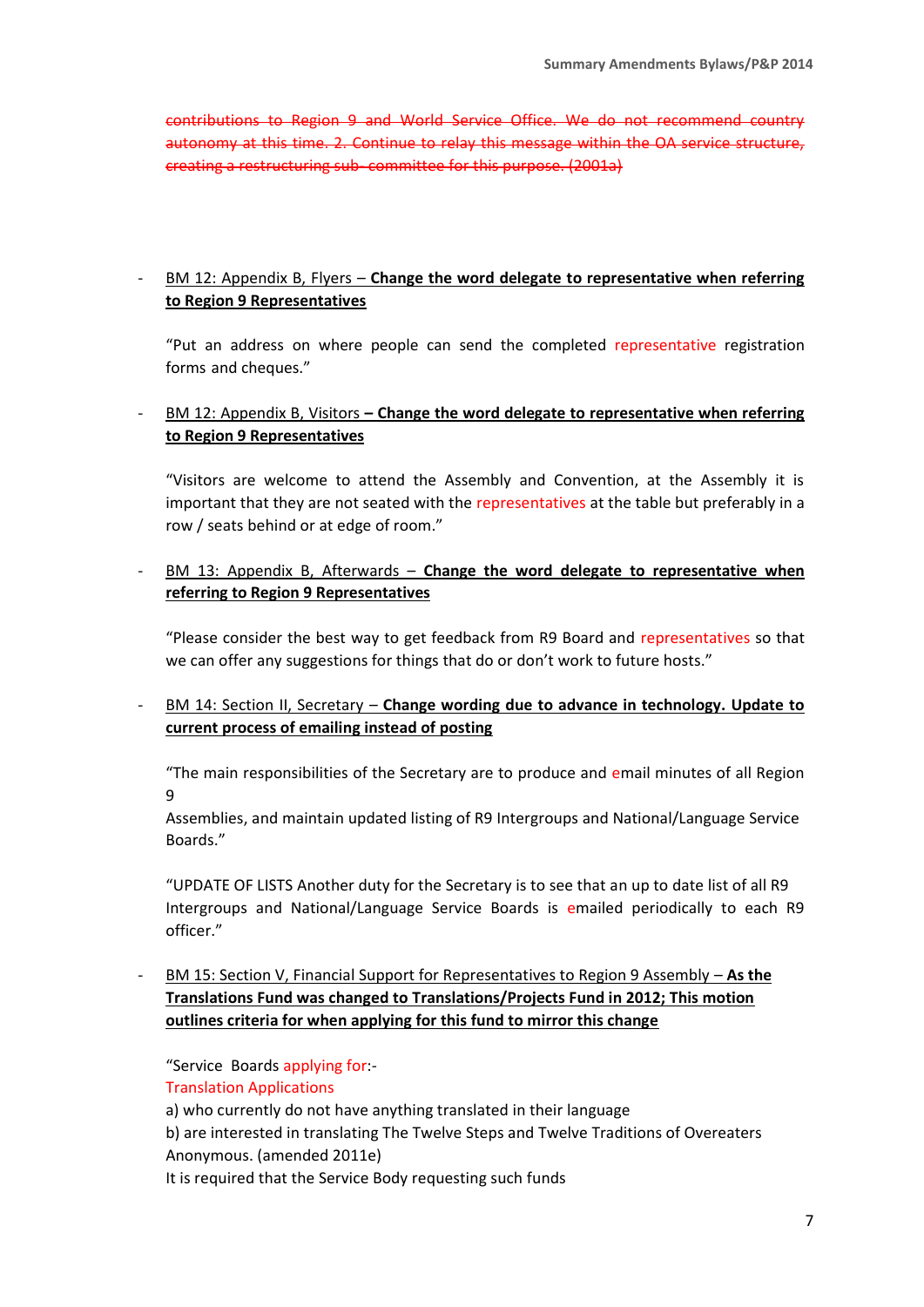a) Include that in the application, a list of material that has already been translated in that language

b) List the amount of money received in the past from the WSO and for translation of which OA literature; and if requesting at the present any financial assistance from WSO c) Make a substantive contribution to the cost and give details in the application. Project Applications

a)Who currently do not have such a project in their own country

It is required that the service body requesting such funds

a) Include in that application, a list of projects undertaken in that country previously.

b) List the amount of money received in the past from WSO and for which projects; and if requesting at the present any financial assistance from WSO

c) Make a substantive contribution to the cost and give details in the application (2014d)."

# - BM 16: Section V, Finance and Budget – **Replace the current Finance and Budget Section of the P&P with a Manual to reorganize and ease understanding of this section**

**FINANCE & BUDGET COMMITTEE STATEMENT OF PURPOSE** OA REGION 9 POLICIES & PROCEDURES extracts:- III REGION 9 COMMITTEES BUDGET AND FINANCE Will deal with all financial and budgeting matters relating to OA R9. The Statement of Purpose of the OA R9 Finance and Budget Committee is to consider the regions financial matters, having regard to the fact that Region 9 ought to be fully selfsupporting and that the region's assembly is reliably informed so as to make the best decisions in using its funds efficiently to carry the message within the region and also consider OA as a whole and thus to contribute an adequate amount to our WSO. The Committee will act within all of the OA Traditions as well as act with integrity and transparency. The R9 Board needs to be aware of the contents of this manual and various financial policies so that where it affects their role, they can act accordingly. The Treasurer, together with the Finance and Budget Committee will comply with the policies set out in the attached manual and update it as appropriate. The sections of the manual are as follows:-

- A) TREASURER DETAILED JOB DESCRIPTION
- B) BANKER DETAILED JOB DESCRIPTION
- C) REGION 9 BOARD MEMBERS REIMBURSEMENT
- D) FINANCIAL ASSISTANCE FOR REPRESENTATIVES TO R9 ASSEMBLY
- E) FINANCIAL ASSISTANCE FROM TRANSLATION / PROJECTS FUND
- F) ORGANISATION OF RECORDS, BANKING AND HOW THINGS WORK FINANCIALLY IN R9
- G) REIMBURSEMENT OF EXPENSES PROCEDURES AND POLICIES AGREED
- H) FUND RAISING PRODUCT
- I) STANDARD EXPENSES FORM
- J) STANDARD LETTER OF RECEIPT FOR CONTRIBUTIONS
- K) CHARITY COMMISSON REGISTRATION
- L) ARCHIVES
- M) MISC. POLICIES
- N) A DAY IN THE LIFE OF R9 TREASURER / BANKER (2014e)
- BM 18: Section V, Finance and Budget **– Provide a more detailed job description for the R9 Treasurer within the Budget and Finance Committee Manual**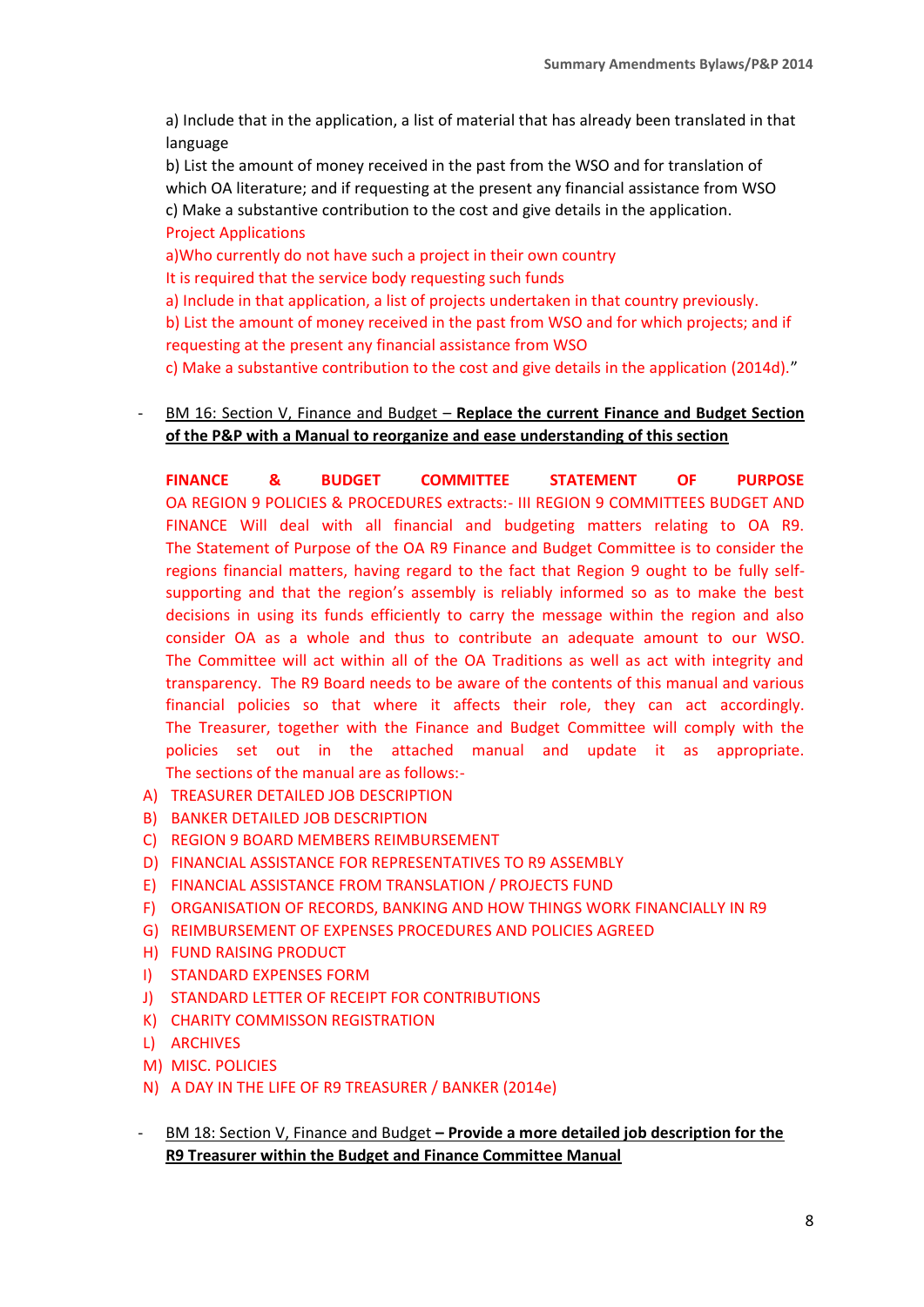# **BUDGET & FINANCE COMMITTEE MANUAL - (Last Updated MAR 2014) A) TREASURER DETAILED JOB DESCRIPTION & HAND OVER INFORMATION - (Last Updated SEP 2014).**

**Refer to the OA REGION 9 POLICIES & PROCEDURES II BOARD POSITIONS AND DUTIES** and in particular the summarised duties of the Treasurer & Banker.

The more specific detailed duties of Treasurer (where the treasurer resides in the UK) are as follows:-

- \* Operating the accounts:
- writing cheques & prepare bank transfers (to other board members, hotels, etc.)
- banking money
- transferring funds between bank accounts as necessary
- amalgamating or opening bank accounts as the fellowship requests.

• prepare a suggested draft budget for the year for inclusion in the R9 Assembly materials, consideration by Finance Committee at the Region 9 Assembly and then the Region 9 Assembly itself. A suggested budget should be done for the year ahead so that the assembly can vote ahead of decisions and then if necessary revisited at the assembly within the year in question.

• keeping account workbook on excel (The current excel workbook can be replaced with an equivalent electronic 'package' that is universally accepted and can give the appropriate output by way of accounts and budget for the assembly i.e. the keeping of R9 Financial Records in electronic form. Where this happens – in the job description that follows where it reads or refers to 'excel workbook' – it can be accepted that this refers to R9 Financial Records in electronic form) : tallying income, expenditure and balance.

- balancing the records with the bank statements.
- \* Liaising with / writing to the accountant for the end of year accounts review.
- \* Collecting receipts and claim forms.

\* Deal with the claim forms for Chair to attend Region Chairs Committee Meetings (RCC Meetings)

\* Storing the accounts records for the last 6 years.

\* Liaising with the bank.

\* Communicating with the fellowship as a whole regarding Tradition 7, etc.

\* Participating in Finance &Budget committee during the year and at the Region 9 Assembly.

\*Participate and work with the R9 Board and be the liaison person between the Finance & Budget Committee & the R9 Board

\* Writing a written report and completing the accounts (in the established format in Section G and showing actual in comparison to budget in good time to be submitted to the 'reviewing' accountant and the secretary for inclusion in the 'Materials' Binder for sending out prior to the Region 9 Assembly.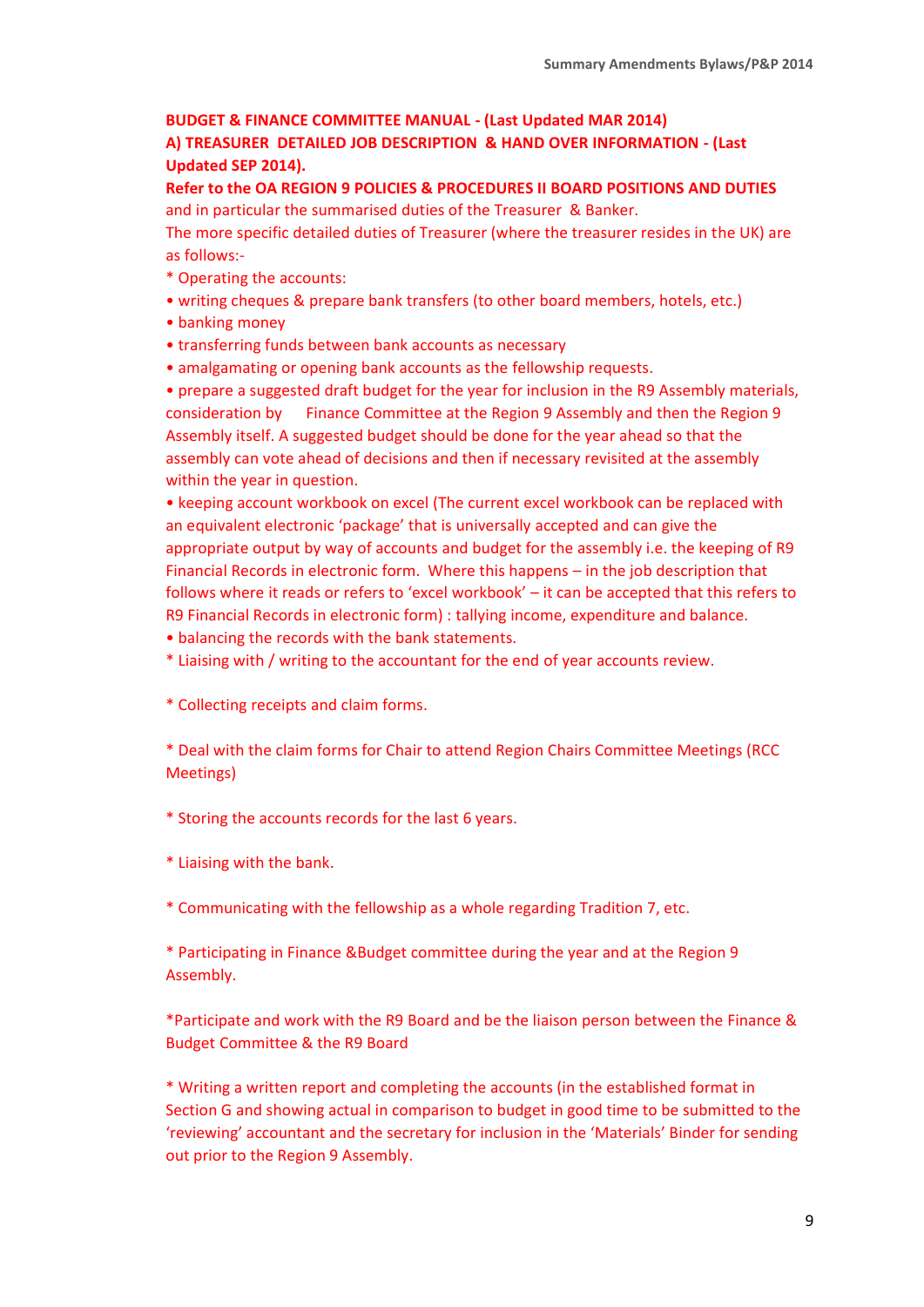Note : - a) Refer to deadlines set, b) Refer to the instructions given in the excel workbook for the completion of accounts. Where the treasurer is unable to prepare accounts – liaise with accountant and give sufficient information so as to enable the accountant to prepare accounts on our behalf in the appropriate format in G

\* Preparing a list of contributions for the year (as per the established format in Section G) to be included with the accounts for the assembly as mentioned above.

\*Facilitate service, traditions and concepts workshops as appropriate.

HANDOVER SHEET – THINGS YOU MUST KNOW –

Items you will need and that are on file / or in the various computer folders:-

1. Bank Accounts Spreadsheet (which includes various pages of workings – see the excel workbook)

- 2. Contributions List
- 3. Sample Thank You / Receipt Letter as per example
- 4. Budget set at Region 9 Assembly with detail codes on line items
- 5. Annual Letter to Fellowship for Appeal
- 6. Sample Expense Claim Form General (Change the address at the bottom to yours)
- 7. Sample Expense Claim Form Chairs Travel (Change the address at the bottom to yours)
- 8. R9 Financial Assistance for Regional Assembly Application
- 9. R9 Translation/ Projects Assistance Application
- 10. Sample Region 9 Assembly Report

• Have a Book of 1st and 2nd class stamps (however, these are needed less & less these days as we use email wherever we can)

• Use OA Region 9 'Headed' Paper – there is one on draft electronically – you will need to alter the address at the bottom to your own address as Treasurer.

- Our Financial Year for Region 9 runs 1 June 31 May
- BACK UP DATA REGULARLY FROM THE COMPUTER.

#### Bank

Questions the Bank may ask in order to verify you are valid

Bank Accounts Numbers, For security purposes details of the Bank and branch, Questions the Bank may ask & Bank Account Numbers are available from the R9 Treasurer / Banker – if appropriate.

Things to do as a new treasurer

- Familiarize yourself with the job description & various spreadsheets and discuss these with the outgoing treasurer. Read the Bylaws, P & P and this manual – have the latest copy on file. Work with the Chair & Secretary to update the 'dates' deadlines for treasurer.
- Change signatures use forms (company mandate) (Authorized Signatures), (new participant id details – 1 per new signature) (Note There may be new references to these forms so they are not written here).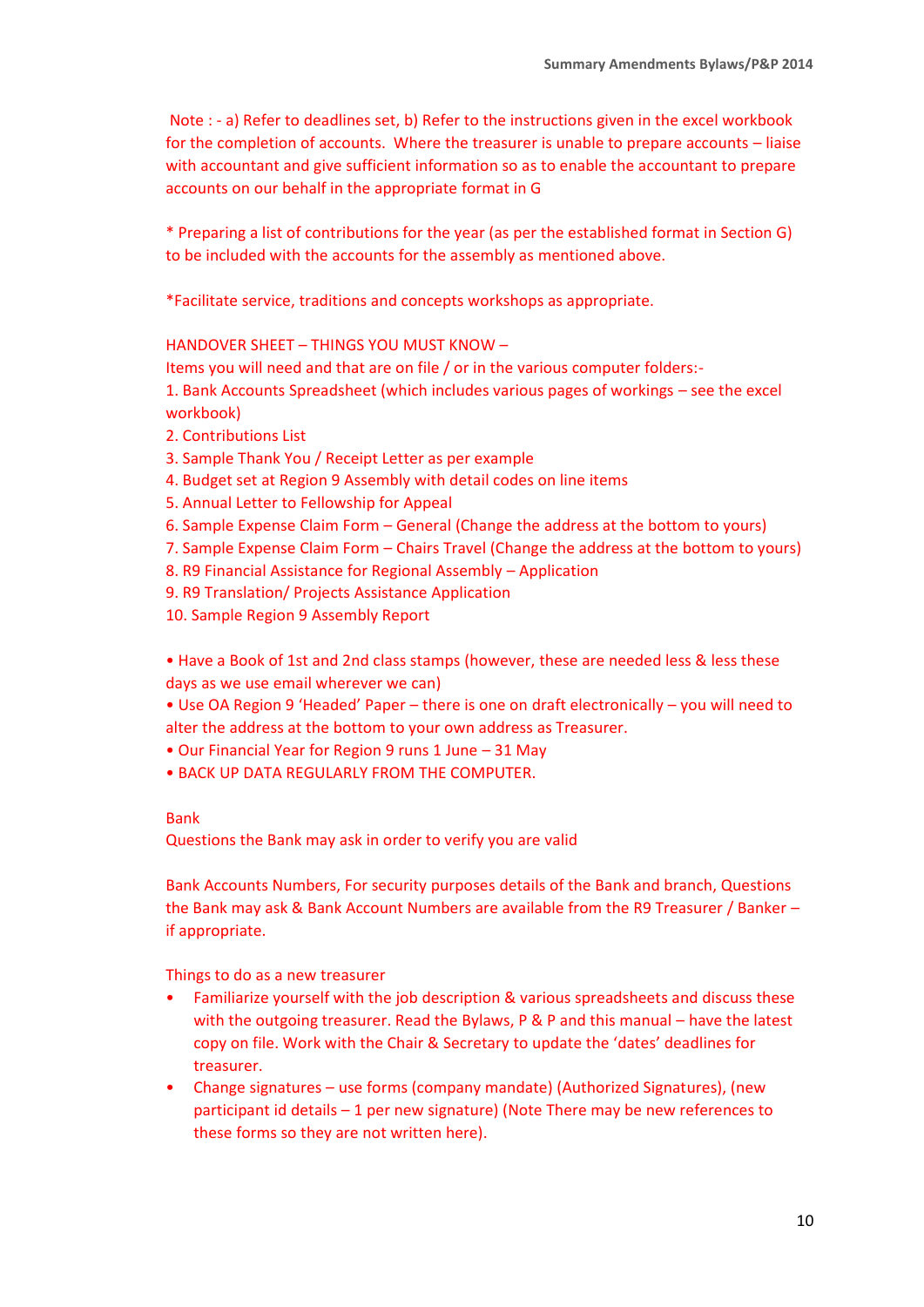- Set yourself up to access accounts on telephone and online. Currently the GBP Current Account and Bonus Saver can be accessed via telephone and online. The Euro Current Account can be accessed via telephone but not online.
- Letter to bank requesting an address change for the bank statements (needs signatures)
- Send letter to fellowship introducing yourself (give them your name and address for contributions and tell them what we discussed at Region 9 Assembly re finances)
- Read the Translations Guidelines as issued by WSO (they are usually on the website).

Timing of treasurer tasks

- Monthly and during the month receive contributions, prepare receipt letters & send out (by email if possible), pay expenses as claimed, update excel spreadsheet with details of these receipts & payments and file 'vouchers' on the Income & Expenditure File. Note Keep a separate folder within Region 9 records on the computer for 'Receipts' and then sub folders to this that hold the Receipts for the various Financial Years – if you give each receipt the next number – the computer will list these in the order of that number.
- Analyse the Income & Expenditure as you go along refer to the instructions on the excel workbook.
- Annually Prepare a set of accounts (or facilitate the accountant to do so) Income & Expenditure Account, Balance Sheet & Notes as well as a detailed list of Contributions for the Year Ended 31 May just ended. – Do this as early in June as possible – the time before the Assembly will go quickly. Note If you complete the excel workbook accurately and understand how it works it will do the bulk of this for you – but you will need to code items in line with the budget and check various balances, etc. Just before the year end, send an email to the board and the committee chairs and ask if there are any pending items due for payment. Pay anything due before the year end. You will need to consider though whether there are any expenses that have been paid in the current year for next financial year (e.g. Chairs Flight costs for RCC meetings in the following year) or whether there are any outstanding costs that are still to be paid but which are for this current financial year. These will need to be adjusted for in the accounts and the accountant will help you with this but you will need to let the accountant know which of these apply. The accounts you have prepared will need to be copied onto a PDF document before being sent to the secretary for inclusion in the Assembly binder.
- Prepare a written report for which will accompany those accounts and which reviews and interprets them. Highlight items you think are important, including how the figures look in relation to the budget and how R9 finances 'fit' into those of other regions / WSO if possible. Make as much information as possible available to the assembly so that they can make informed group conscience decisions.
- Send the accounts spreadsheets and workings electronically to the accountant. Ask if they need any further information – they may want a copy of the closing bank statements and perhaps a copy of one or two expense claims or receipts. You can photocopy these and send them to them or scan and send by email. (The accountant will now review the records you have given them and prepare a set of accounts in a slightly different format – they will send you these accounts just before the assembly – but you will have to liaise with the accountant in the mean - time to ensure that you have the report in your possession when you attend the assembly). The accounts in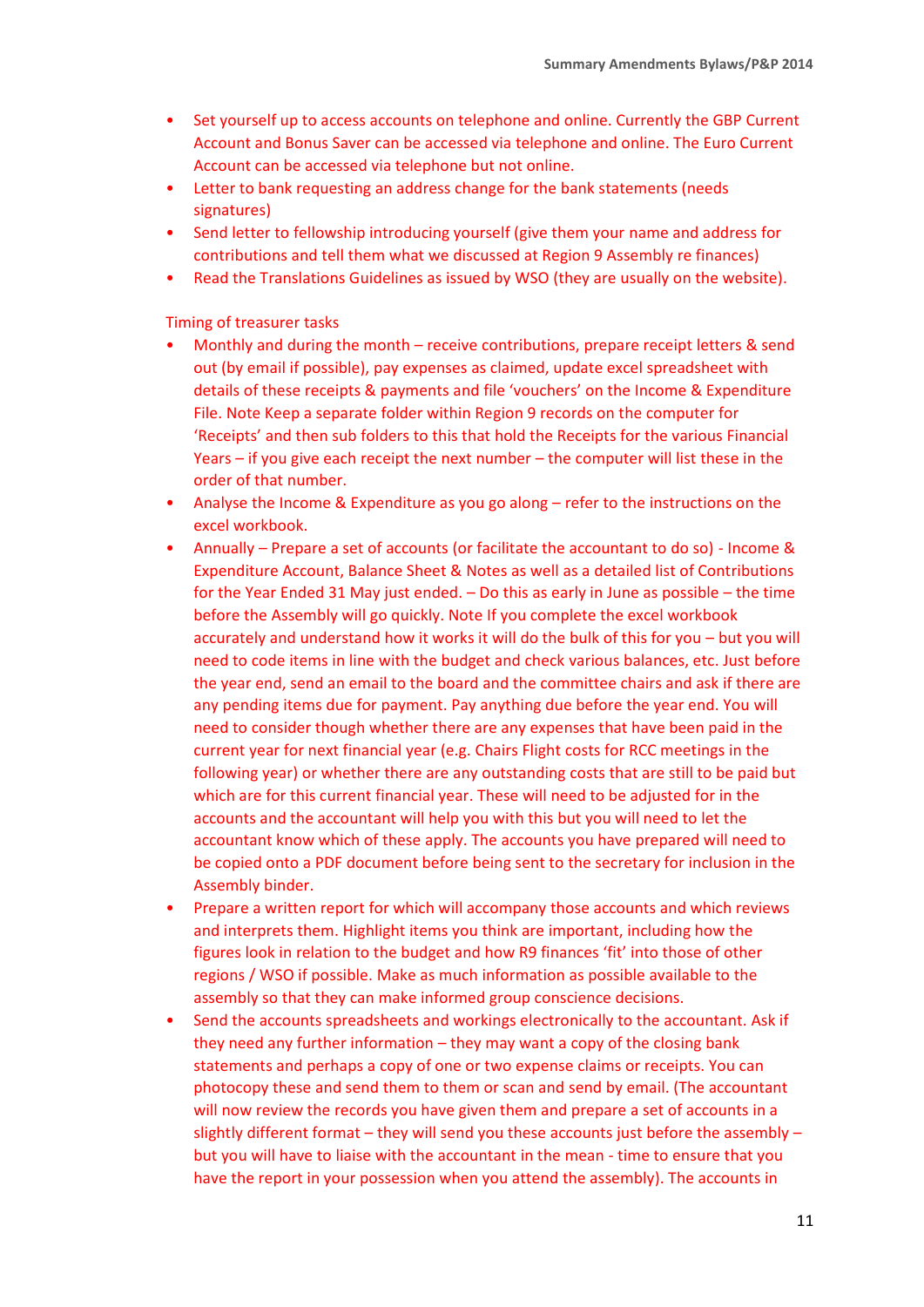columned form prepared from the excel sheets is fine – accountants just use a slightly different format. You will want to report to the Assembly that the accounts have been reviewed by the accountant.

- December 1st send reminder to service bodies that they can apply for Translation/ Projects fund assistance – attach form with email / letter (via secretary)
- February 1st deadline for Translation/ Projects fund Application forms to be sent to you as Region 9 Treasurer.
- April email rest of Region 9 Board with suggestions as to how the Translation / Projects Fund should be used and with the board decide on which service bodies should receive assistance.

Email board and committee chairs and remind them to claim any expenses due asap so they can be paid before the year end.

- May make sure you pay all relevant costs for the current financial year including Translation / Projects Assistance & Chairs Travel expenses.
- June email rest of Region 9 Board and with them decide on which representatives receives assistance with costs of transport etc. to Assembly.

Note :- – Receive all the applications yourself as treasurer – print off and review for – budget agreed, amount claimed by each service body, distance to travel, those that have not attended the Region 9 Assembly before, date of claim, and whether the service body has included a copy of their current financial position. Summarize the claims received in note form at the bottom of the 'Representative Assistance for Attendance at Assembly / Convention form' and make a note of the total amount claimed by all applicants. Review the budget for the year and include that total in that note at the bottom of that sheet. Consider who should be assisted and who should not.

Email the Chair & Secretary and attach – all applications together with current financial positions and the updated 'RepresentativeAssistance for Attendance at Assembly / Convention form' in good time for consideration by the board and the deadline. Suggest in your email who should be paid for and who not – in the light of what we have agreed as a fellowship in terms of priority.

Discuss and then confirm agreement with the Chair & Secretary and then write to the applicants with the standard letter as appropriate (positive / negative response) – see standard letter.

These standard letters need to be sent out in good time.

• July - Prepare suggested 'base' budget for the next Financial Year beginning 1st Jun and include with information to be sent to secretary for inclusion in Assembly 'Materials Binder' (Use the prior Years Income & Expenditure Account as a guide and ask Chair & Secretary for any unusual factors that have to be taken account of). See the workbook in excel about this.

Revisit the budget (set previously) for the current year and consider if any adjustments should be made and make appropriate recommendations for inclusion in the assembly materials.

- Assembly Transfer the suggested 'base' budget as prepared previously for the next year and the one for the current year onto two large flip charts and display throughout the Assembly. These will be used as an aid memoir during the presentation of the draft budget and is very useful for members to review during the assembly and assists their understanding.
- Assembly At the Board meeting get accounts from accountant signed by Chair & sign yourself as appropriate.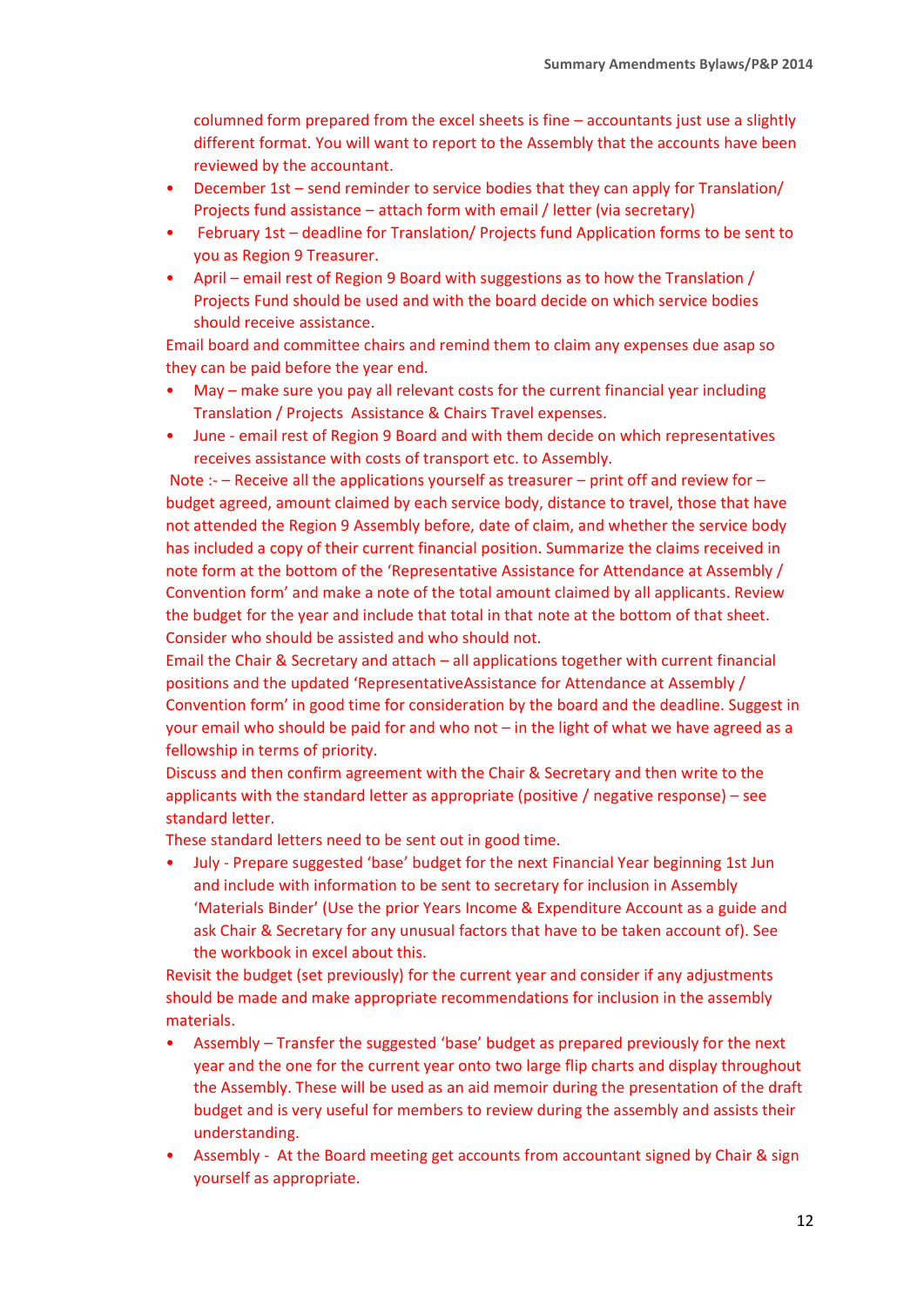- October / After the Assembly send the signed accounts off to the accountant they will sign their own report and send them back to you – file the signed accounts in the Region 9 Permanent Notes file in the appropriate section 'Final Accounts'
- October / After the Assembly Send Introductory Appeal letter via secretary to all Region 9 contacts (this will be translated into other languages) – this explains who you are (if new treasurer) and a summary of decisions that the assembly has made regarding the R9 finances.

### Accounts Review

- All Receipts / Bills etc. Must be kept for 6 years
- Standing Bills & Costs / Contributions
- Accountant Annual Fee
- Send agreed contribution to WSO after Assembly and as appropriate during the year.
- Web Site Annual maintenance is payable to Global Gold for Web Hosting and Domain Reg. This is payable annually – be careful not to miss this as we may lose our website address.
- The Region Chair will claim for expenses for travel for each of the Region Chairs Meetings (RCC Meetings). These expenses will be claimed separately for each meeting (and sometimes there will be separate claims for flights etc.) and are:- Registration, Flight, Accommodation, Meals & Incidental Travel costs.

There are three RCC Meetings – in a calendar year these are normally held – 1st RCC is at the World Service Business Conference (WSBC) in April / May. 2nd RCC is held in Albuquerque in August (unless there is a World Convention when it will be held there).

3rd RCC is held at one of the other regions and moves around within those regions (it happens at the same time as that Regions Assembly) and is generally in the Autumn. This is as per calendar year, but be mindful that within our Accounting Year of  $1 \text{ Jun} - 31$ May the order normally follows 2nd RCC, 3rd RCC and the 1st RCC / WSBC.

When you receive a contribution (cheque)

- Prepare a thank you letter / receipt to the Group / Intergroup / National / Language Service Board and email where possible – sometimes you have to 'hunt' for an email address. – Refer to the Treasurer Contact List (which you must maintain), past records and email service bodies or the secretary. Keep copies of these letters in a Receipts Folder on the computer.
- Write up bank deposit slip include group, date, amount on deposit stub
- Record amount in Income & Expenditure spreadsheet workbook (Cash Book).
- Deposit the money in the bank they will date stamp it.
- Save any letters / bank notices etc. that come with the contribution in the Income File (file 'upwards' in date order). Reference it with the appropriate number.

When you need to prepare a bank payment draft / write a cheque

- Check & Validate expense claim forms which have the amount requested, why, who etc. Make sure receipts are attached wherever possible. Make sure the claim is in line with budget as set by the assembly minutes.
- Fill in the Treasurers section on the form with cheque number, date and who, currency etc.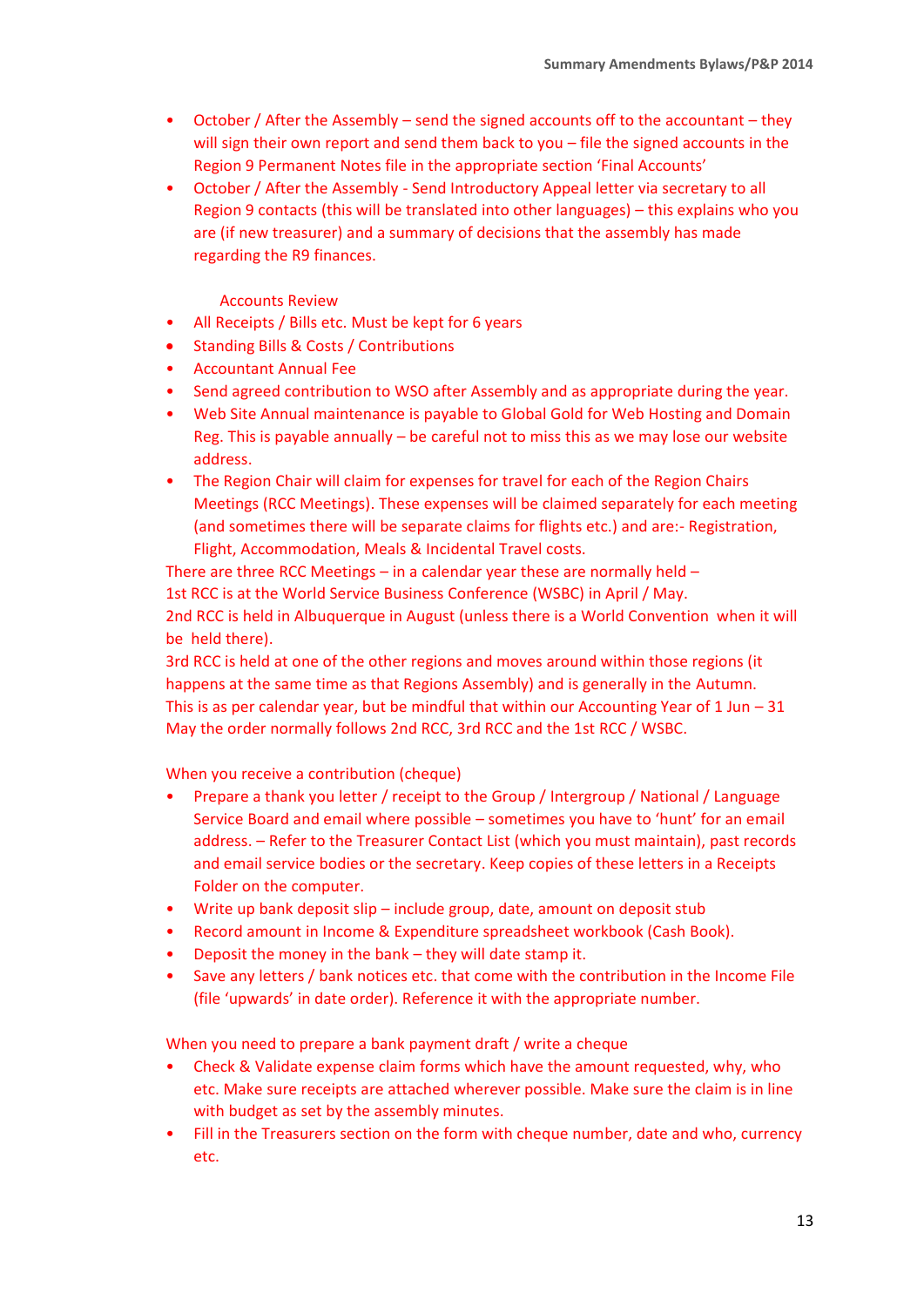- Prepare the bank transfer document we currently use 'Standard' payments as these are the cheapest – you will need all bank details of member you want to pay by transfer – refer to prior forms already complete – especially important is the BIC code & the IBAN code – otherwise the bank may not pay out.
- Write the cheque make sure update stub with who, when, why.
- Send the payment draft / cheque to the second signatory with a self-addressed and stamped envelope enclosed for its return to you.
- Record amount in Income & Expenditure (Cash Book) spreadsheet
- Send cheque and copy of expense form to person requesting payment / cheque / take the transfer document and proof of who you are to the bank. (I usually bring my passport but the staff do get to know you if you use the same branch)
- Save and file the form in the Expenditure File (file 'upwards' in date order). Reference it with the appropriate number.

When you get the Bank Account Statements

- Balance the current account and euro & the bonus saver account statement to spreadsheet records.
- Make a note of the bank statement number that each transaction appears on in the excel sheets.
- File original of each statement in the bank statements file
- Monthly scan the bank statements or download from the account online and send on to the Chair, Secretary & Trustee – this is an 'audit' check that the appropriate money is still in the bank!

At the Assembly

- Use a 'Bum bag' for the 7th Tradition i.e. keep the money on your person at all times
- If the Assembly is to be in a country in which you are not familiar with the currency  $$ email the local members and ask for help from them during the assembly. – Ask whether they will be taking 7th tradition during the assembly / convention as well as registration. Ask whether they expect you to get involved with the 7th Tradition during the convention. – Normally the Registration & 7th Tradition from the Assembly is dealt with by the Region 9 Treasurer and then the Registration & 7th Tradition for the Convention is dealt with locally and any surplus after costs is then normally contributed to Region 9 at a later date. But this is not always the case – at some conventions in the past the 7th Tradition was passed to the treasurer after each meeting!
- Ask for help when counting the 7th Tradition get 2 'local' members to count the cash and then give you a written report of what was collected. – That way you don't have to get involved with counting currency that you may not be familiar with while member are speaking to you and asking you questions about finance.
- Keep own funds completely separate so that you don't confuse the two.
- Bring plenty of bank bags (plastic bags) with you.
- Bring a couple of bags to collect the 7th Tradition at the Assembly
- When someone gives you a piece of paper with cash keep it in a 'bank' change bag separate i.e. so that you know what it is when you refer back to it. – You will be amazed at what you don't remember when you return from the assembly!